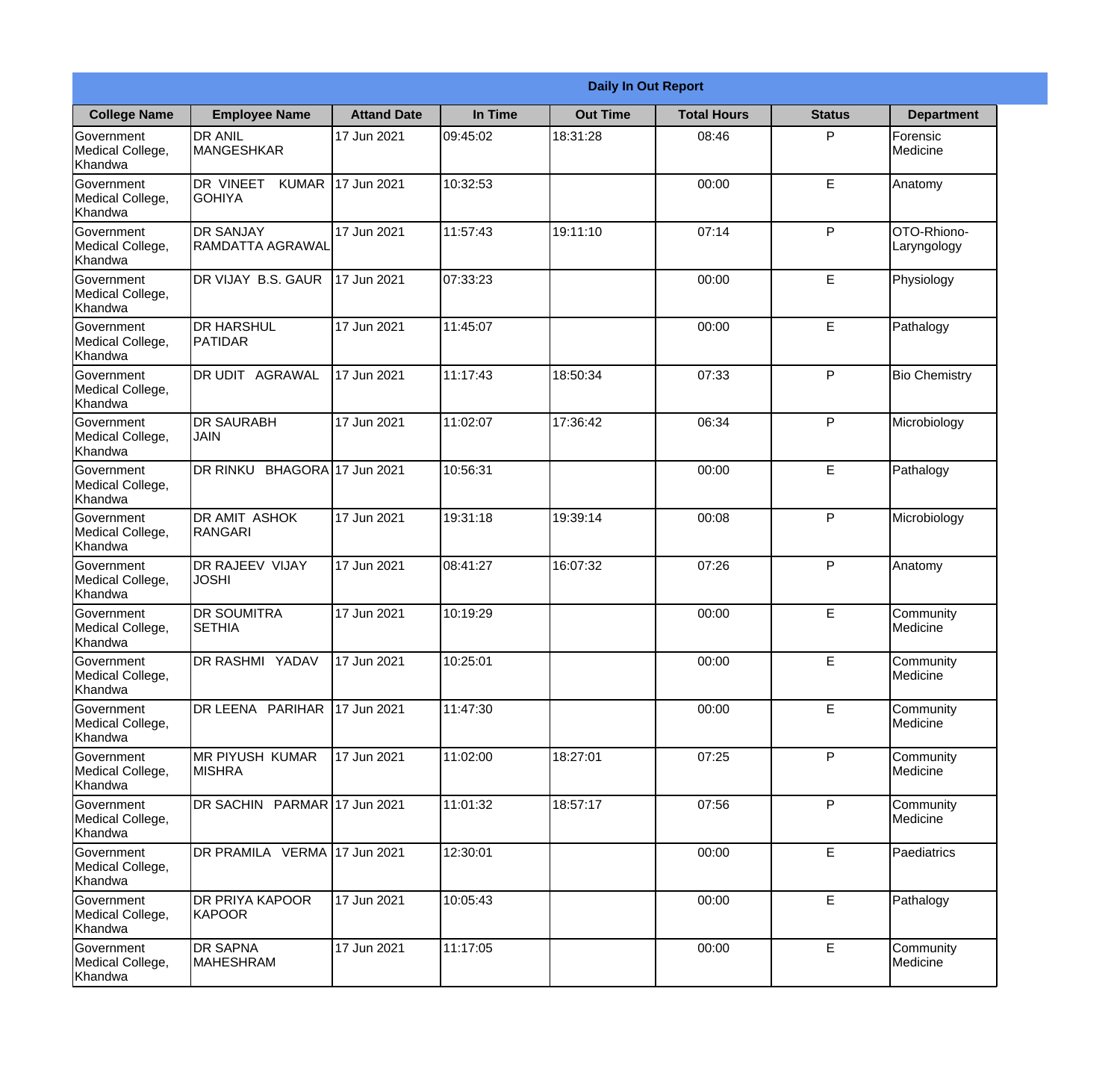| <b>Designation</b>                  | <b>Category</b>      |
|-------------------------------------|----------------------|
| <b>Assistant Professor</b>          | Para Clinical        |
| Professor                           | <b>Non Clinical</b>  |
| Professor                           | Clinical             |
| Associate Professor Non Clinical    |                      |
| Assistant Professor   Para Clinical |                      |
| Associate Professor Non Clinical    |                      |
| Associate Professor   Para Clinical |                      |
| Assistant Professor   Para Clinical |                      |
| Professor                           | Para Clinical        |
| <b>Assistant Professor</b>          | Non Clinical         |
| <b>Assistant Professor</b>          | Para Clinical        |
| Assistant Professor                 | Para Clinical        |
| <b>Assistant Professor</b>          | Para Clinical        |
| Statistician                        | Para Clinical        |
| <b>Assistant Professor</b>          | Para Clinical        |
| Professor                           | Clinical             |
| Demonstrator/Tutor                  | <b>Para Clinical</b> |
| Associate Professor   Para Clinical |                      |

## **Daily In Out Report**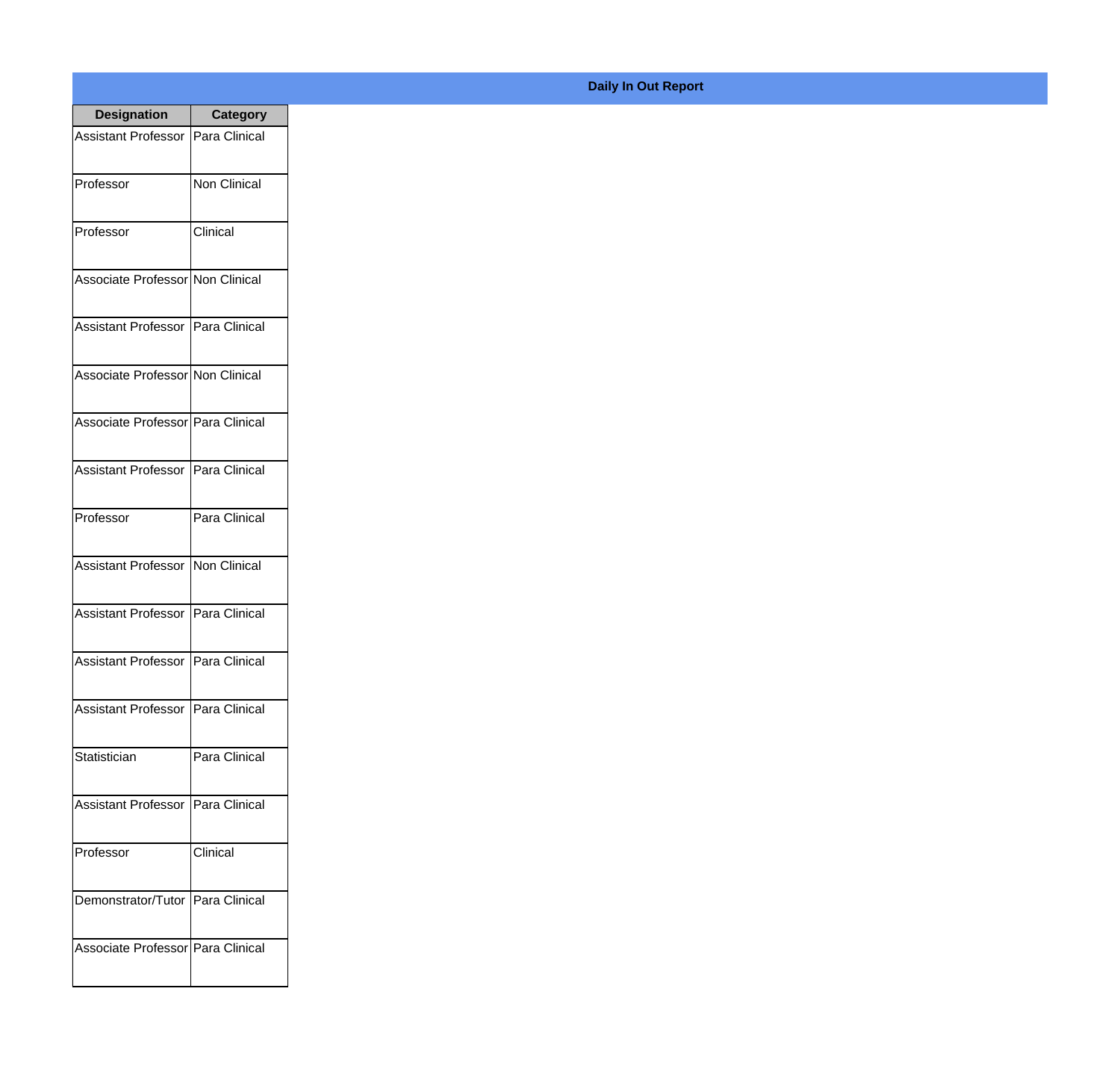|                                                  |                                                       | <b>Daily In Out Report</b> |          |          |       |             |                             |  |  |
|--------------------------------------------------|-------------------------------------------------------|----------------------------|----------|----------|-------|-------------|-----------------------------|--|--|
| Government<br>Medical College,<br>Khandwa        | DR RAKESH SINGH<br><b>HAZARI</b>                      | 17 Jun 2021                | 17:46:51 |          | 00:00 | E           | Pathalogy                   |  |  |
| <b>Government</b><br>Medical College,<br>Khandwa | IDR NISHA<br><b>KAITHWAS</b>                          | 17 Jun 2021                | 10:23:09 | 13:45:56 | 03:22 | P           | Psychiatry                  |  |  |
| <b>Government</b><br>Medical College,<br>Khandwa | DR SHAIKH M.KHALIQ 17 Jun 2021                        |                            | 15:15:28 |          | 00:00 | E           | <b>Bio Chemistry</b>        |  |  |
| Government<br>Medical College,<br>Khandwa        | <b>I</b> DR RANJEET<br><b>BADOLE</b>                  | 17 Jun 2021                | 10:21:17 |          | 00:00 | E           | <b>General Medicine</b>     |  |  |
| Government<br>Medical College,<br>Khandwa        | <b>DR ASHOK</b><br><b>BHAUSAHEB NAJAN</b>             | 17 Jun 2021                | 11:11:10 |          | 00:00 | E           | Forensic<br>Medicine        |  |  |
| <b>Government</b><br>Medical College,<br>Khandwa | <b>DR NITESHKUMAR</b><br>KISHORILAL<br><b>RATHORE</b> | 17 Jun 2021                | 10:05:34 | 17:29:20 | 07:24 | P           | Pharmacology                |  |  |
| Government<br>Medical College,<br><b>Khandwa</b> | IDR PRIYESH<br><b>MARSKOLE</b>                        | 17 Jun 2021                | 13:16:48 |          | 00:00 | E           | Community<br>Medicine       |  |  |
| Government<br>Medical College,<br>Khandwa        | <b>DR SANGEETA</b><br><b>CHINCHOLE</b>                | 17 Jun 2021                | 11:27:23 |          | 00:00 | E           | Physiology                  |  |  |
| Government<br>Medical College,<br>Khandwa        | DR NISHA MANDLOI<br>PANWAR                            | 17 Jun 2021                | 10:00:02 | 17:14:22 | 07:14 | P           | Obstetrics &<br>Gynaecology |  |  |
| <b>Government</b><br>Medical College,<br>Khandwa | DR NANDINI DIXIT                                      | 17 Jun 2021                | 12:30:16 |          | 00:00 | E           | Paediatrics                 |  |  |
| <b>Government</b><br>Medical College,<br>Khandwa | <b>DR SATISH</b><br>ICHANDEL                          | 17 Jun 2021                | 10:55:47 |          | 00:00 | E           | Pharmacology                |  |  |
| Government<br>Medical College,<br>Khandwa        | <b>DR JITENDRA</b><br><b>AHIRWAR</b>                  | 17 Jun 2021                | 10:50:39 | 18:24:35 | 07:34 | P           | Pathalogy                   |  |  |
| Government<br>Medical College,<br>Khandwa        | <b>DR PURTI AGARWAL</b><br><b>SAINI</b>               | 17 Jun 2021                | 10:44:27 |          | 00:00 | E           | Pathalogy                   |  |  |
| Government<br>Medical College,<br>Khandwa        | DR YASHPAL RAY                                        | 17 Jun 2021                | 12:14:22 |          | 00:00 | $\mathsf E$ | Anatomy                     |  |  |
| Government<br>Medical College,<br>Khandwa        | RENU WAGHMARE                                         | 17 Jun 2021                | 12:19:18 | 16:11:37 | 03:52 | P           | Community<br>Medicine       |  |  |